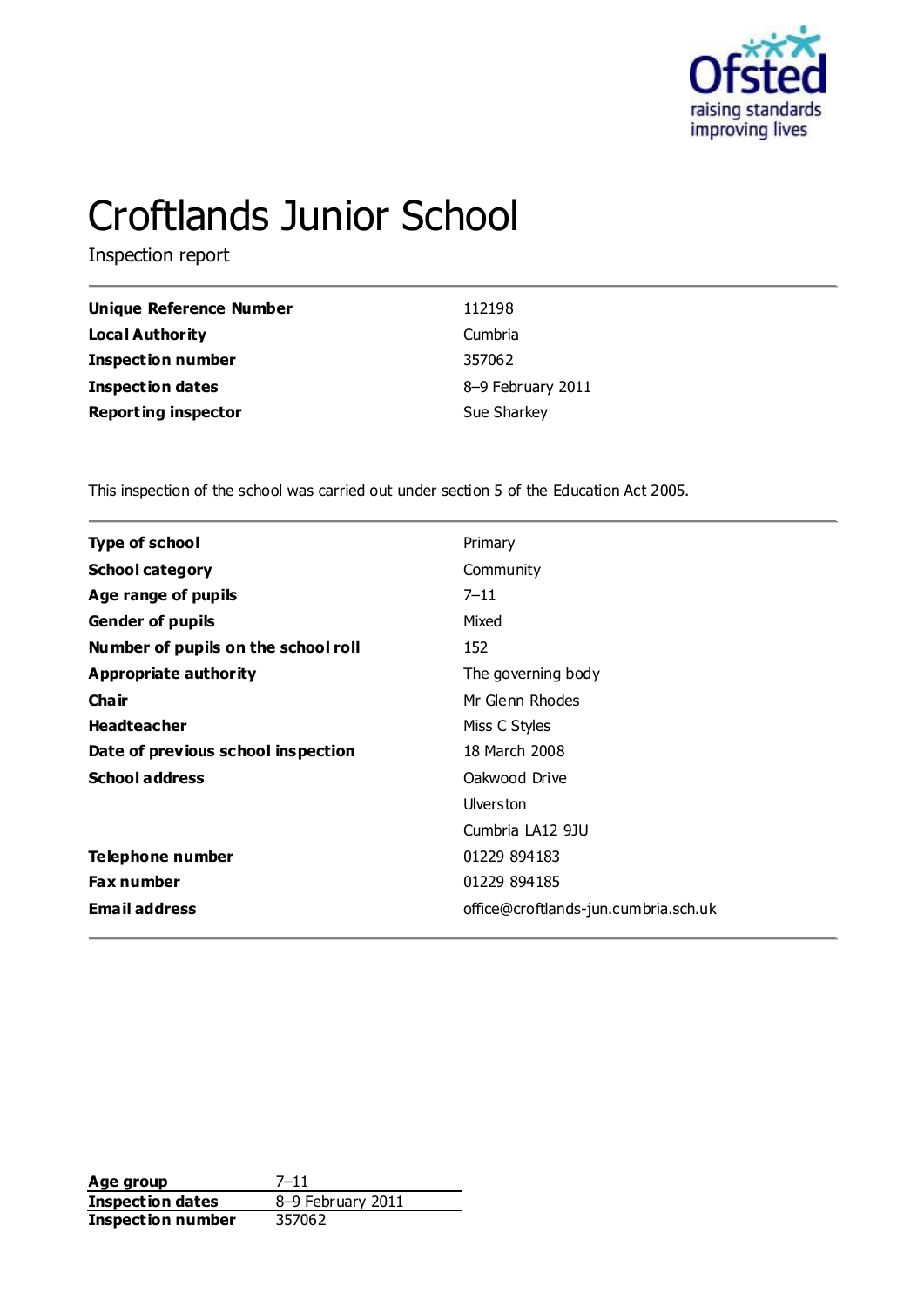The Office for Standards in Education, Children's Services and Skills (Ofsted) regulates and inspects to achieve excellence in the care of children and young people, and in education and skills for learners of all ages. It regulates and inspects childcare and children's social care, and inspects the Children and Family Court Advisory Support Service (Cafcass), schools, colleges, initial teacher training, work-based learning and skills training, adult and community learning, and education and training in prisons and other secure establishments. It assesses council children's services, and inspects services for looked after children, safeguarding and child protection.

Further copies of this report are obtainable from the school. Under the Education Act 2005, the school must provide a copy of this report free of charge to certain categories of people. A charge not exceeding the full cost of reproduction may be made for any other copies supplied.

If you would like a copy of this document in a different format, such as large print or Braille, please telephone 0300 123 4234, or email **[enquiries@ofsted.gov.uk](mailto:enquiries@ofsted.gov.uk)**.

You may copy all or parts of this document for non-commercial educational purposes, as long as you give details of the source and date of publication and do not alter the documentation in any way.

To receive regular email alerts about new publications, including survey reports and school inspection reports, please visit our website and go to 'Subscribe'.

Royal Exchange Buildings St Ann's Square Manchester M2 7LA T: 0300 123 4234 Textphone: 0161 618 8524 E: **[enquiries@ofsted.gov.uk](mailto:enquiries@ofsted.gov.uk)**

W: **[www.ofsted.gov.uk](http://www.ofsted.gov.uk/)**

© Crown copyright 2011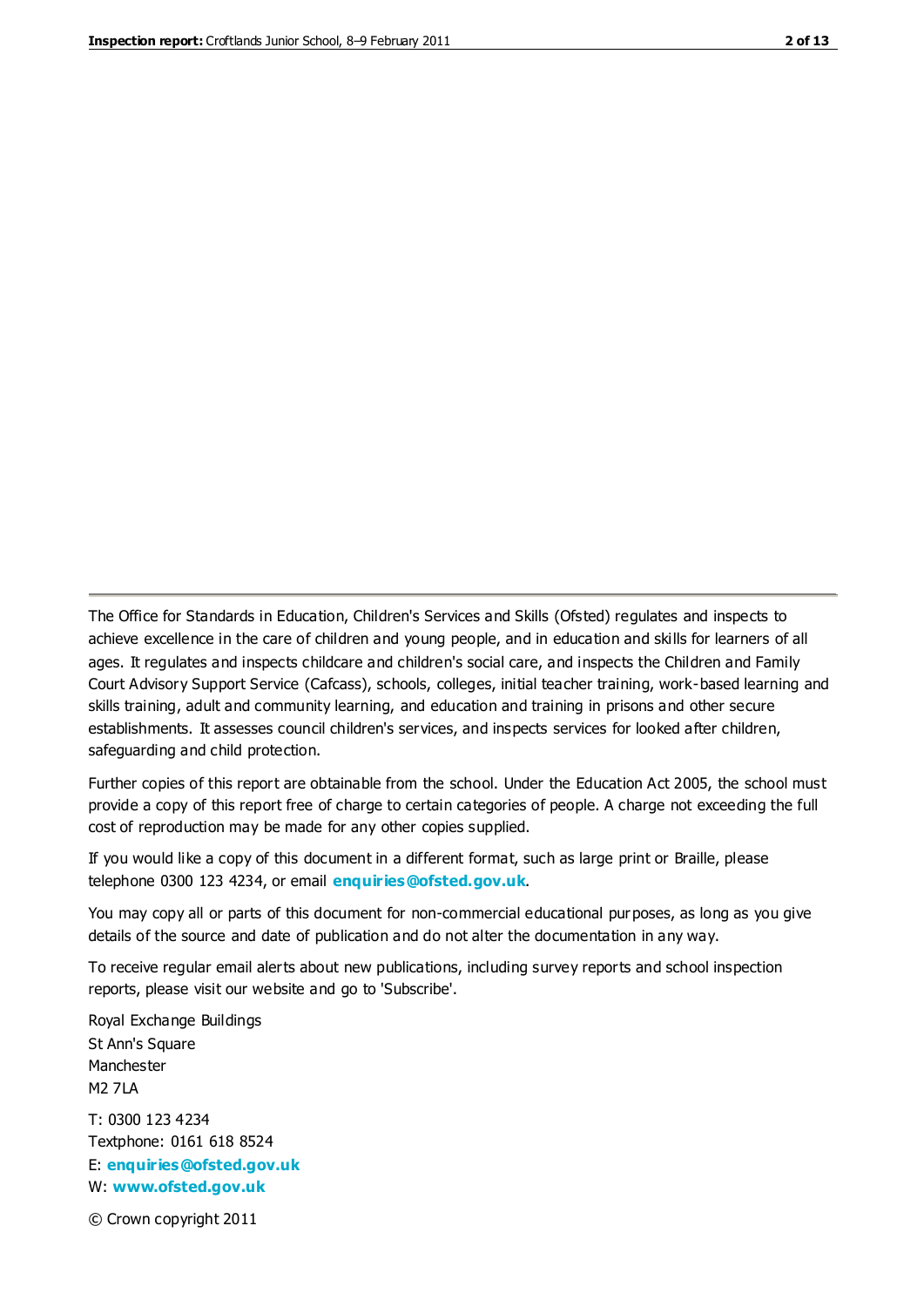# **Introduction**

This inspection was carried out by three additional inspectors. The inspectors visited 12 lessons and observed seven teachers. Meetings were held with the headteacher, pupils, parents and carers, representatives of the governing body and staff. The inspectors observed pupils' work and looked at the school's system for tracking pupils' progress, safeguarding documents and key policies. Inspection questionnaires from 97 parents and carers, 18 school staff and 102 pupils were also taken into account.

- Strategies the school has in place to raise attainment in English, particularly writing, and how successful these have been.
- How the school makes use of assessment to support pupils' learning.
- Whether monitoring is rigorous enough and how the school uses this to raise attainment and improve provision.
- Whether teaching is challenging enough for pupils to make the best progress possible.

# **Information about the school**

This is a smaller than average primary school. The proportion of pupils known to be eligible for free school meals is below average. Most pupils are from White British backgrounds. The proportion of pupils with special educational needs and/or disabilities is lower than that usually found. There have been significant changes in staffing over the last year and a new headteacher took up post in September 2009. The school has Healthy School status and also the Activemark for its work in sport.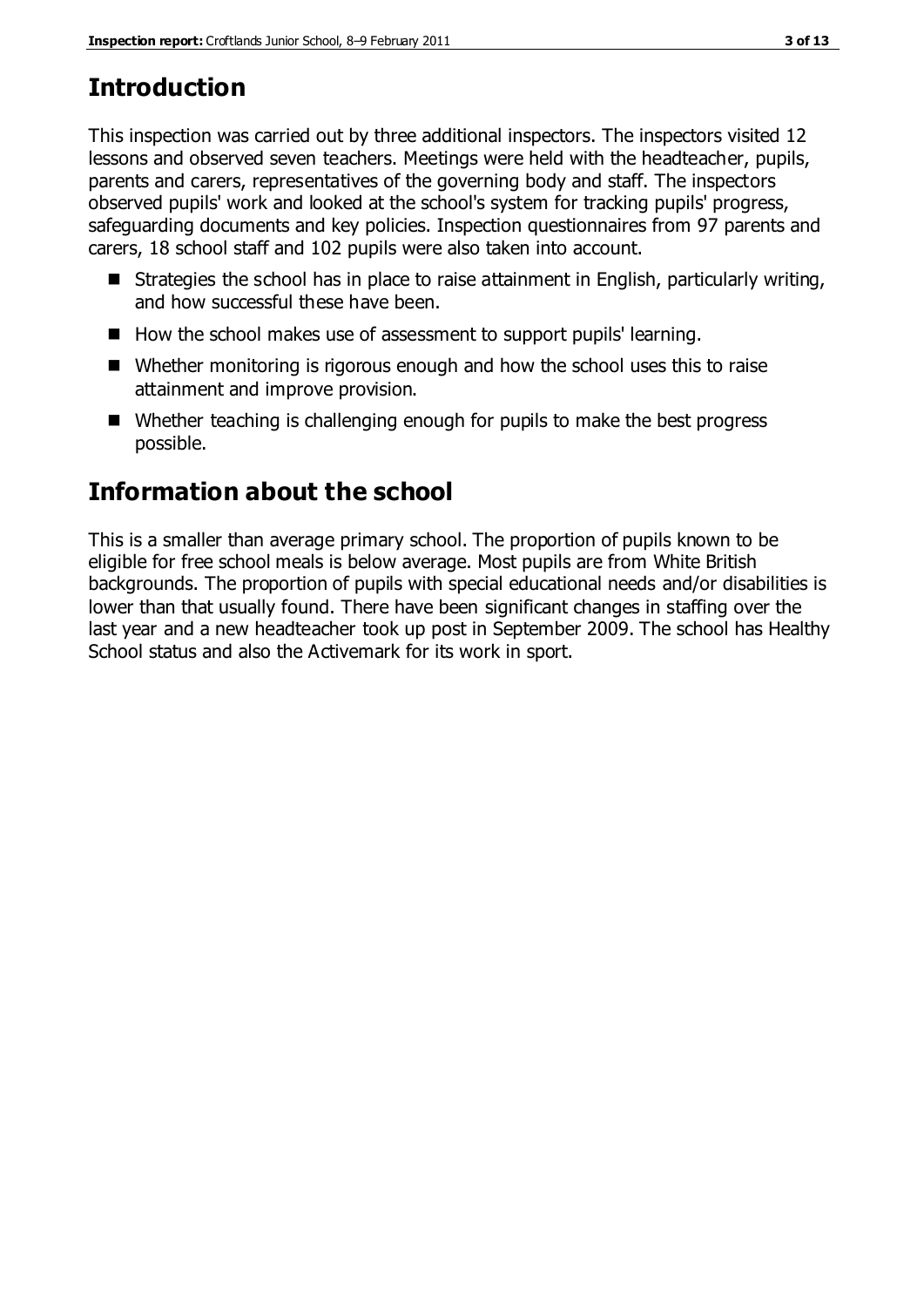**Inspection grades: 1 is outstanding, 2 is good, 3 is satisfactory, and 4 is inadequate** Please turn to the glossary for a description of the grades and inspection terms

# **Inspection judgements**

| Overall effectiveness: how good is the school?  |  |
|-------------------------------------------------|--|
| The school's capacity for sustained improvement |  |

## **Main findings**

Croftlands Junior School provides a satisfactory education for its pupils. It gives satisfactory value for money. Parents comment on the very good support given to pupils with special educational needs and/or disabilities saying, 'The school has a wonderful, caring atmosphere and is inclusive.' The promotion of healthy living is good. Pupils know how to eat healthily and appreciate the many opportunities to take part in fitness activities during lessons, after school and with a range of partners. Pupils' behaviour is satisfactory and they say that, occasionally, others can disturb them in lessons. Around the school, they are orderly and show politeness towards others.

Pupils' attainment is above average in English and mathematics. However, this is not consistently evident in their daily work, especially in writing, and particularly for the more able pupils, who are not challenged consistently enough. Expectations of pupils' handwriting are not always high enough and their written work does not always demonstrate the range of skills they have learnt. In most writing, pupils do not reach national standards and this is why progress overall is satisfactory. Pupils with special educational needs and/or disabilities, who benefit from extra support and amended tasks that meet their needs well, make good progress.

Teaching is monitored regularly but remains satisfactory overall. Where teaching is good, pupils are engaged, teachers' expectations are high and discussions are lively. There are occasions when lessons lack pace and pupils become disengaged. Teachers sometimes give pupils too much information, rather than allowing time for them to work independently and seek their own answers. Targets and assessments are not always used consistently during lessons to ensure that activities match pupils' needs, in order to help them improve their work. The curriculum is appropriately planned but changes are being made in order to motivate pupils more, engage their interest and inspire their eagerness to learn. It is enhanced by additional activities and Year 6 pupils have the opportunity to take part in a residential experience. These activities help to raise pupils' awareness of different people's needs and life experiences and provide sound preparation for their future.

Improvements since the previous inspection and the school's accurate evaluation of its own performance enable leaders to plan effectively for further improvement. The headteacher has put in place a number of systems to raise standards, particularly in English, including a well-informed school development plan, with detail for monitoring and evaluation. The school has satisfactory capacity to improve.

Up to 40% of the schools whose overall effectiveness is judged satisfactory may receive a monitoring visit by an Ofsted Inspector before their next section 5 inspection.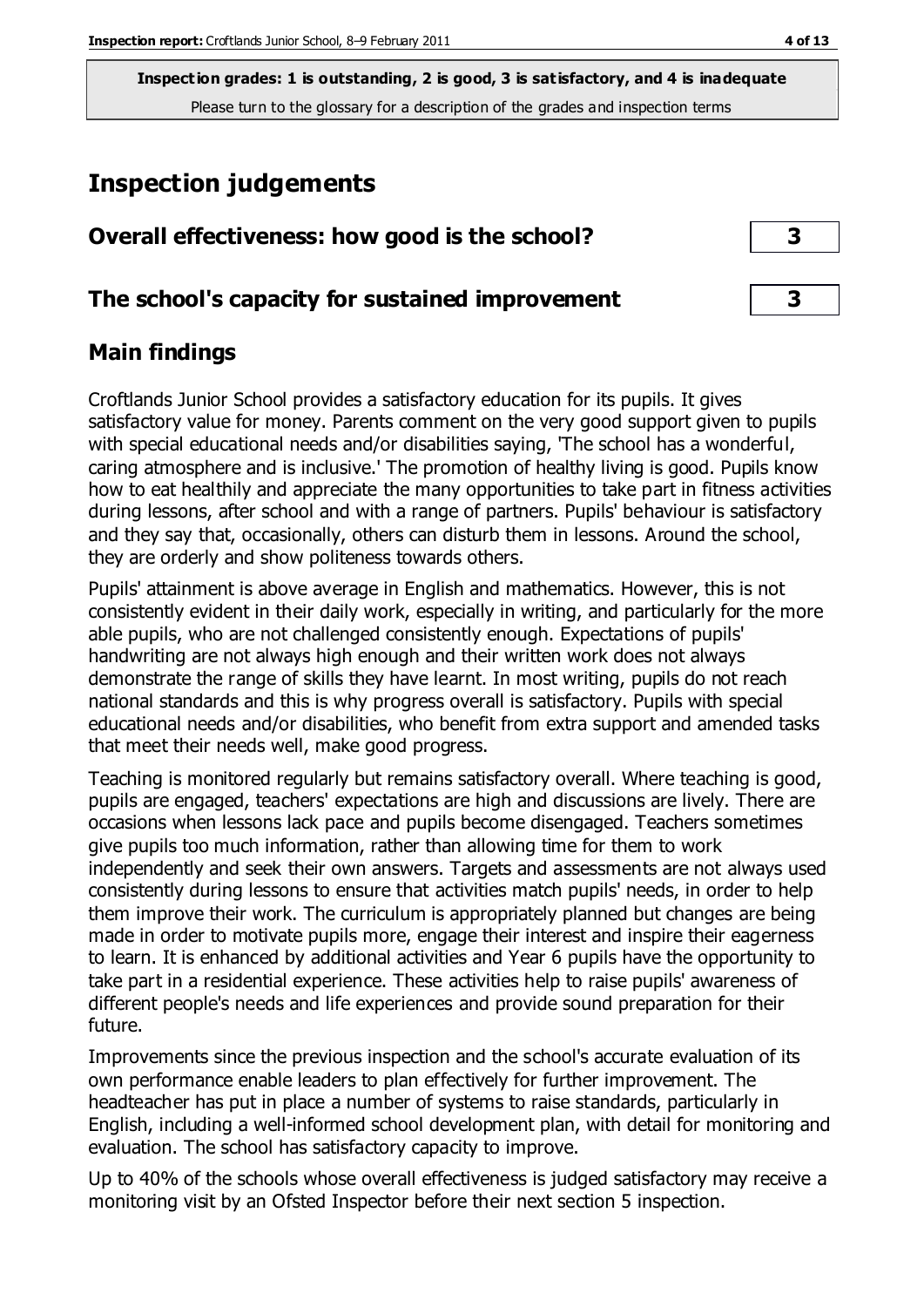**Inspection grades: 1 is outstanding, 2 is good, 3 is satisfactory, and 4 is inadequate** Please turn to the glossary for a description of the grades and inspection terms

# **What does the school need to do to improve further?**

- Raise standards and improve progress in writing by:
	- $-$  ensuring that more-able pupils are consistently challenged
	- $=$  ensuring that there are always high expectations of pupils' handwriting.
- Improve the quality of teaching so that it is consistently good or better across the school by:
	- ensuring lessons are always delivered at a brisk pace in order to capture pupils' enthusiasm
	- providing less teacher-direction, to enable pupils to become more independent in their learning
	- providing more consistency in the use of targets and assessment during lessons to ensure tasks always match pupils' abilities and to give them more advice on how they can improve their work.

### **Outcomes for individuals and groups of pupils 3**

Pupils enjoy learning and they talk excitedly about going out into the community, talking with members of the council and singing in the town's public hall. The school has a focus on improving writing and during a Year 5 and 6 lesson, pupils were eager to respond to the teacher's questions. They used dictionaries and a thesaurus to improve and extend their vocabulary and, whilst working in groups, they each carried out roles that challenged their thinking. For example, one pupil was responsible for the inclusion of 'wow!' words and enjoyed the importance of his task. In another Year 5 and 6 class, pupils had been investigating the loss of a cat. Following this detective work they worked in pairs to report the news of the lost cat on film. They talked confidently picking out the headlines and the key words. This was followed by support from the class who spontaneously applauded the newsreaders.

Pupils generally enter the school with broadly average standards. Even though attainment in English and mathematics is above average at the end of Year 6, pupils' progress is inconsistent across classes and only accelerates in Years 5 and 6. As a result, pupils' progress, learning and achievement are satisfactory overall, rather than good. There is a variation in the rate of pupils' learning. Although standards are above average in English and mathematics, the more able pupils are not consistently challenged in writing and, as result, attainment in writing has been below average for the last two years. Pupils with special educational needs and/or disabilities make good progress because well-focused support for them is readily available.

Pupils say they feel safe and secure. They are keen to talk about how adults in school make sure they are safe and the importance of safe practices when using the internet. Pupils are developing a good awareness of the importance of being healthy. They talk about what they have learnt in science, the importance of looking after their bodies and how they enjoy the weekly healthy eating club, especially the times when they can take home the meal they have made. Pupils participate effectively in the school council and are pleased that they have helped to improve playtimes by suggesting the need for different equipment to improve the range of activities available for everyone.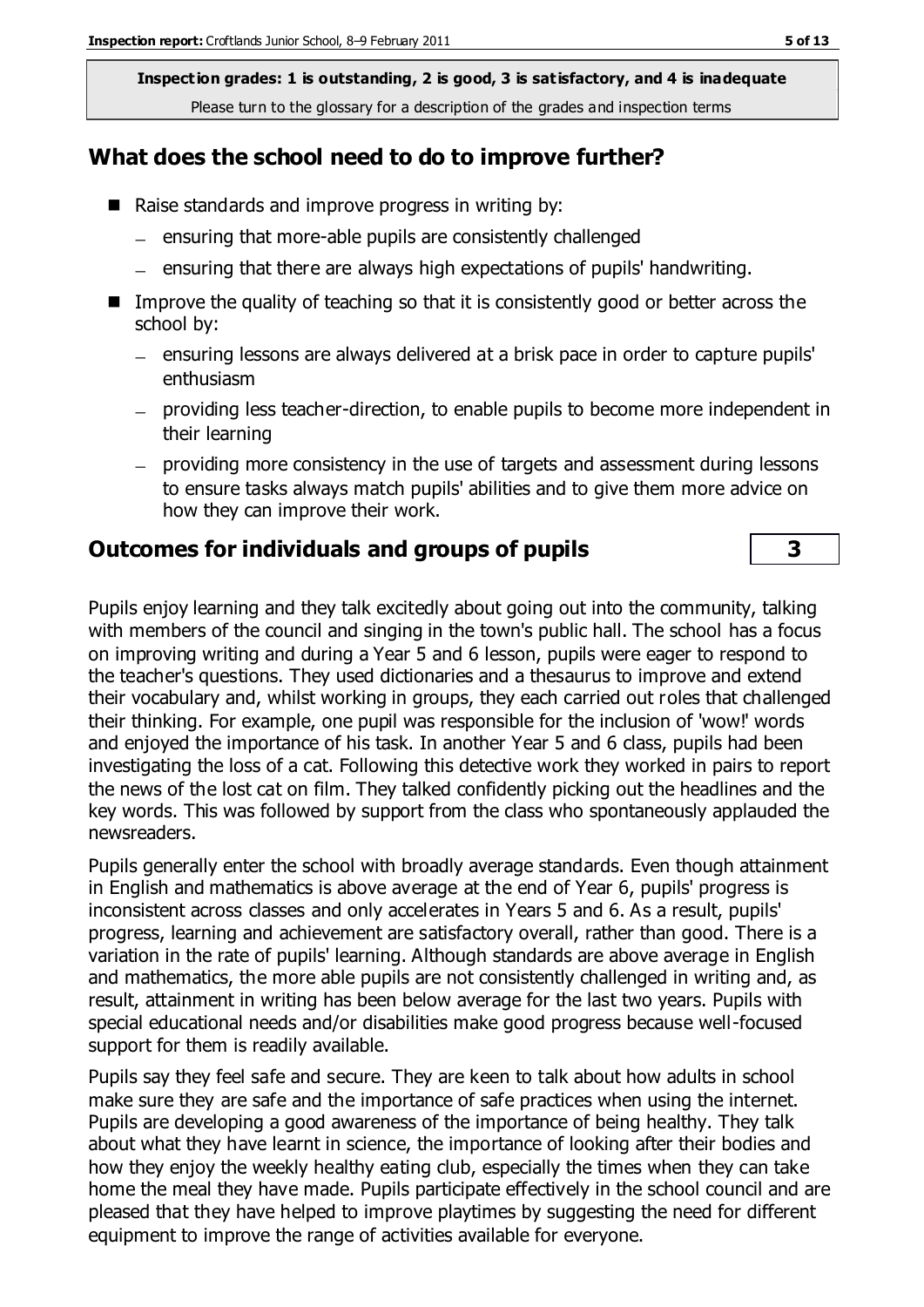These are the grades for pupils' outcomes

## **Inspection grades: 1 is outstanding, 2 is good, 3 is satisfactory, and 4 is inadequate**

Please turn to the glossary for a description of the grades and inspection terms

| Pupils' achievement and the extent to which they enjoy their learning                                                     | 3              |
|---------------------------------------------------------------------------------------------------------------------------|----------------|
| Taking into account:<br>Pupils' attainment <sup>1</sup>                                                                   | $\mathcal{P}$  |
| The quality of pupils' learning and their progress                                                                        | 3              |
| The quality of learning for pupils with special educational needs and/or disabilities<br>and their progress               | $\mathcal{P}$  |
| The extent to which pupils feel safe                                                                                      | $\overline{2}$ |
| Pupils' behaviour                                                                                                         | 3              |
| The extent to which pupils adopt healthy lifestyles                                                                       | $\mathbf{2}$   |
| The extent to which pupils contribute to the school and wider community                                                   | 2              |
| The extent to which pupils develop workplace and other skills that will contribute to<br>their future economic well-being |                |
| Taking into account:<br>Pupils' attendance <sup>1</sup>                                                                   | 3              |
| The extent of pupils' spiritual, moral, social and cultural development                                                   | 3              |

<sup>1</sup> The grades for attainment and attendance are: 1 is high; 2 is above average; 3 is broadly average; and 4 is low

### **How effective is the provision?**

Notable strengths in teaching include the good relationships in all classes and wellprepared resources that help lessons run smoothly. Good teaching, as seen during the inspection, shows that activities are well planned and questioning of pupils challenges their thinking. However, there are occasions when too much information is given to pupils so that they have little opportunity to carry out independent learning. The quality of pupils' handwriting varies and the expectations of teachers are not high enough to ensure that it is always of a good standard. In some lessons, the pace of learning is slow because there is too little difference between teachers' expectations of the most and the least able pupils and work is not closely matched to their needs. As a result, pupils sometimes lose enthusiasm. The extent to which teachers use targets and assessment during lessons to make sure that work is always appropriate for each pupil varies across the school, so that pupils do not always know how to improve their work. Well-trained teaching assistants make a positive contribution to the learning of all pupils, especially those with special educational needs and/or disabilities who make good progress as a result.

The school is currently making changes to the curriculum to make learning more exciting and to ensure that pupils' own interests are taken into consideration. The curriculum supports aspects of pupils' personal development well. For example, a good range of wellattended sports clubs is available to pupils. Visits and visitors enhance pupils' learning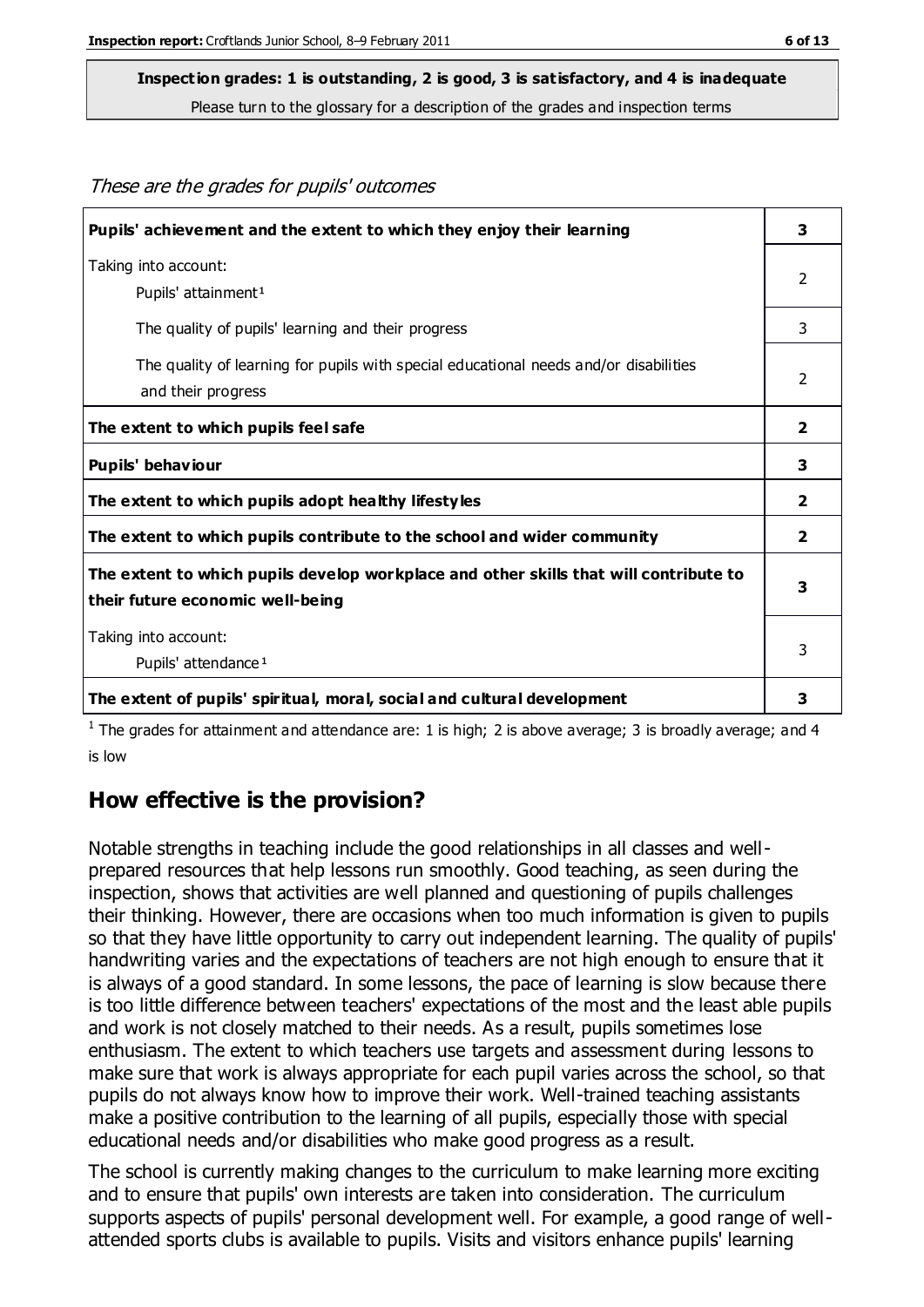#### **Inspection grades: 1 is outstanding, 2 is good, 3 is satisfactory, and 4 is inadequate** Please turn to the glossary for a description of the grades and inspection terms

experiences and links with other schools and the community extend the range of activities. Provision for art and music is good and the school makes good use of high quality art work by displaying it around the school for all to see.

Pastoral care is good. The school provides good support for pupils whose circumstances make them more vulnerable and staff make good use of external help to enhance learning. Pupils' attendance is average and the school has a number of well-founded strategies in place to encourage pupils to come to school regularly. For example, punctuality has been a problem for some pupils, so the school has changed the daily timetable to make pupils more aware of the importance of arriving on time. This has been successful.

These are the grades for the quality of provision

| The quality of teaching                                                                                    |  |
|------------------------------------------------------------------------------------------------------------|--|
| Taking into account:<br>The use of assessment to support learning                                          |  |
| The extent to which the curriculum meets pupils' needs, including, where relevant,<br>through partnerships |  |
| The effectiveness of care, guidance and support                                                            |  |

## **How effective are leadership and management?**

The school is now settled after changes in both staffing and the leadership team. The headteacher is embedding ambition and drive throughout all areas of the school. Together with the two assistant headteachers, she is initiating new procedures to improve provision, raise standards and improve pupils' progress. Roles and responsibilities are clearly understood, with the result that the expertise of teaching assistants, as well as teachers is now effectively utilised, especially in the support of vulnerable pupils. Pupils' work and progress are checked efficiently and underachievement identified so that additional support is put in place. However, this does not always ensure that the more able pupils make good progress, particularly in writing.

Members of the governing body challenge school leaders appropriately and are aware that pupils' attainment and achievement are a high priority. They ensure child protection and safeguarding procedures meet requirements. The school's promotion of community cohesion is satisfactory: it has a positive impact within the school and links with the local community are strengthening. The promotion of equality of opportunity for all is satisfactory and the school has effective systems in place for tackling any form of discrimination. The school's engagement with parents and carers is satisfactory. The school is pleased that links are improving and parents and carers are taking opportunities to come into school to talk about their children or see their children performing, in assemblies, for example.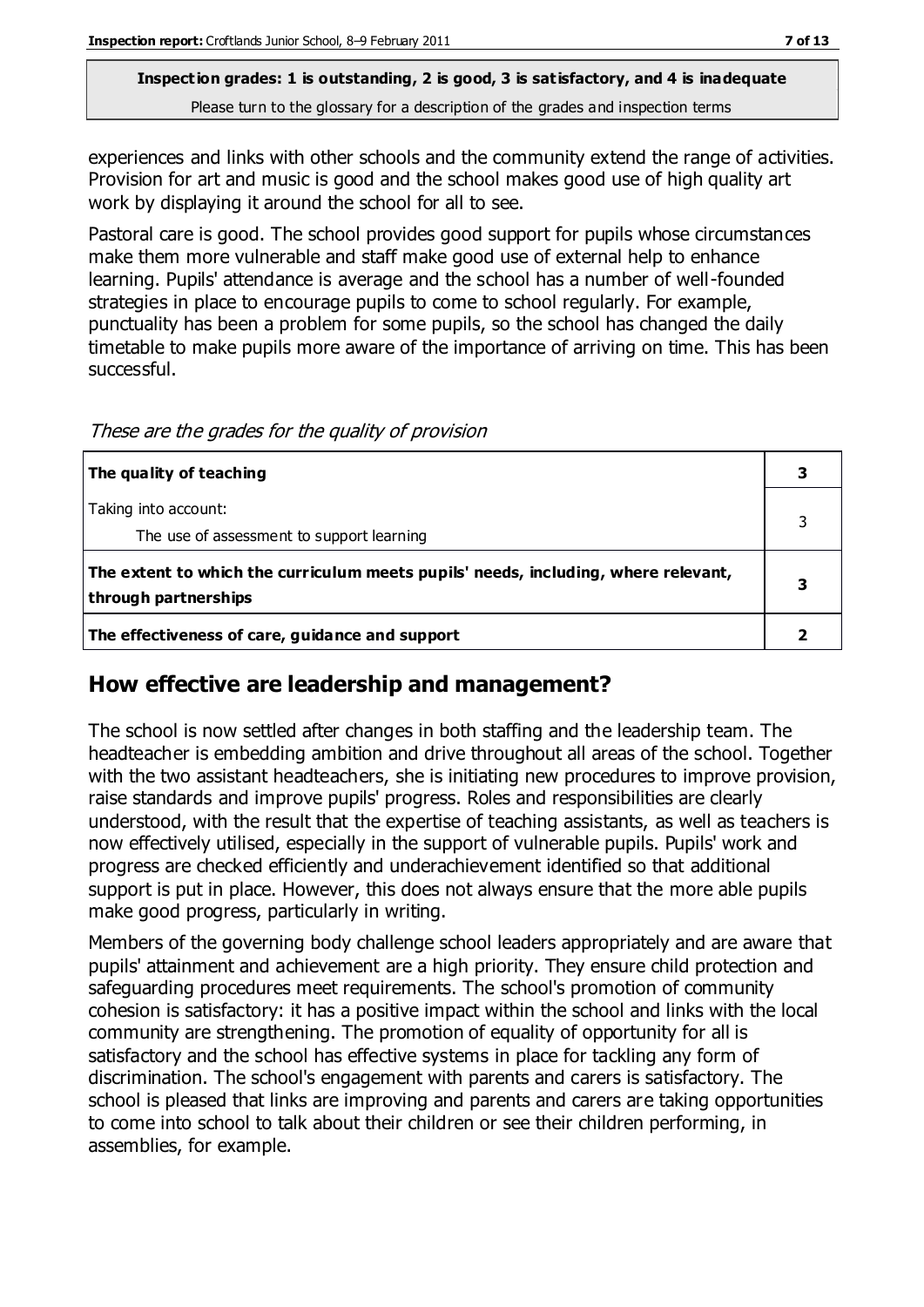**Inspection grades: 1 is outstanding, 2 is good, 3 is satisfactory, and 4 is inadequate**

Please turn to the glossary for a description of the grades and inspection terms

These are the grades for leadership and management

| The effectiveness of leadership and management in embedding ambition and driving<br>improvement                                                                  | 3            |
|------------------------------------------------------------------------------------------------------------------------------------------------------------------|--------------|
| Taking into account:<br>The leadership and management of teaching and learning                                                                                   | 3            |
| The effectiveness of the governing body in challenging and supporting the<br>school so that weaknesses are tackled decisively and statutory responsibilities met | 3            |
| The effectiveness of the school's engagement with parents and carers                                                                                             | 3            |
| The effectiveness of partnerships in promoting learning and well-being                                                                                           | $\mathbf{2}$ |
| The effectiveness with which the school promotes equality of opportunity and tackles<br>discrimination                                                           | 3            |
| The effectiveness of safeguarding procedures                                                                                                                     | 3            |
| The effectiveness with which the school promotes community cohesion                                                                                              | 3            |
| The effectiveness with which the school deploys resources to achieve value for money                                                                             | 3            |

#### **Views of parents and carers**

All parents and carers who returned the questionnaires are positive about the way the school cares for and educates their children. They feel that their children enjoy school, are kept safe and are pleased with their children's progress. Some parents and carers took time to add comments to the questionnaire they returned, many to reinforce their positive views. A small minority of parents and carers raised concerns and these were looked into during the inspection. A few parents and carers raised some concern about how they are informed of their children's progress and the handling of behaviour in school. The inspectors investigated these during the course of the inspection and found that recent changes have been made. Parents now have the opportunity to talk with staff at private appointments each October and March. This includes late-night sessions, as well as a written report in the summer term. Staff comment that parents and carers are welcome to talk with staff informally. Inspectors judge behaviour to be satisfactory and believe that any unacceptable behaviour is managed by staff effectively. When appropriate, pupils are given sanctions and the school says they talk with parents and carers in cases of persistent misbehaviour.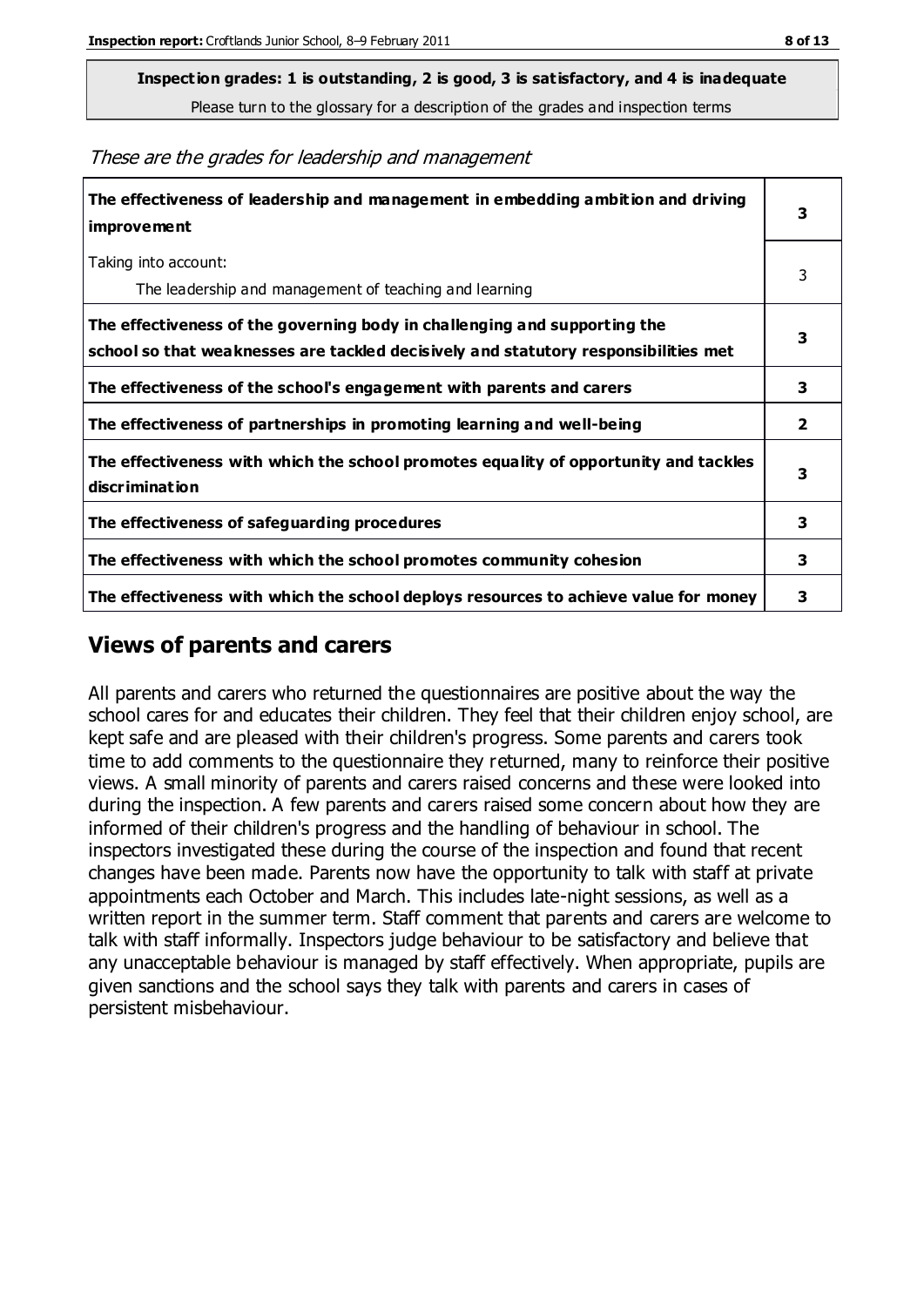#### **Responses from parents and carers to Ofsted's questionnaire**

Ofsted invited all the registered parents and carers of pupils registered at Croftlands Junior School to complete a questionnaire about their views of the school.

In the questionnaire, parents and carers were asked to record how strongly they agreed with 13 statements about the school.

The inspection team received 97 completed questionnaires by the end of the on-site inspection. In total, there are 152 pupils registered at the school.

| <b>Statements</b>                                                                                                                                                                                                                                       | <b>Strongly</b><br>agree |               | <b>Agree</b> |               | <b>Disagree</b> |                | <b>Strongly</b><br>disagree |                |
|---------------------------------------------------------------------------------------------------------------------------------------------------------------------------------------------------------------------------------------------------------|--------------------------|---------------|--------------|---------------|-----------------|----------------|-----------------------------|----------------|
|                                                                                                                                                                                                                                                         | <b>Total</b>             | $\frac{1}{2}$ | <b>Total</b> | $\frac{1}{2}$ | <b>Total</b>    | $\frac{0}{0}$  | <b>Total</b>                | $\frac{1}{2}$  |
| My child enjoys school                                                                                                                                                                                                                                  | 47                       | 48            | 47           | 48            | 3               | 3              | $\mathbf 0$                 | $\mathbf 0$    |
| The school keeps my child<br>safe                                                                                                                                                                                                                       | 51                       | 53            | 44           | 45            | $\mathbf{1}$    | $\mathbf{1}$   | $\mathbf{1}$                | $\mathbf{1}$   |
| My school informs me about<br>my child's progress                                                                                                                                                                                                       | 36                       | 37            | 53           | 55            | 6               | 6              | $\overline{2}$              | $\overline{2}$ |
| My child is making enough<br>progress at this school                                                                                                                                                                                                    | 36                       | 37            | 53           | 55            | 6               | 6              | $\mathbf{1}$                | $\mathbf{1}$   |
| The teaching is good at this<br>school                                                                                                                                                                                                                  | 42                       | 43            | 49           | 51            | 4               | 4              | $\mathbf 0$                 | $\mathbf 0$    |
| The school helps me to<br>support my child's learning                                                                                                                                                                                                   | 32                       | 33            | 54           | 56            | $\overline{7}$  | $\overline{7}$ | $\mathbf 0$                 | $\mathbf 0$    |
| The school helps my child to<br>have a healthy lifestyle                                                                                                                                                                                                | 36                       | 37            | 57           | 59            | 3               | 3              | $\mathbf 0$                 | $\mathbf 0$    |
| The school makes sure that<br>my child is well prepared for<br>the future (for example<br>changing year group,<br>changing school, and for<br>children who are finishing<br>school, entering further or<br>higher education, or entering<br>employment) | 35                       | 36            | 50           | 52            | 6               | 6              | $\mathbf 0$                 | $\mathbf 0$    |
| The school meets my child's<br>particular needs                                                                                                                                                                                                         | 36                       | 37            | 56           | 58            | 4               | $\overline{4}$ | $\mathbf{1}$                | $\mathbf{1}$   |
| The school deals effectively<br>with unacceptable behaviour                                                                                                                                                                                             | 25                       | 26            | 54           | 56            | 9               | 9              | 3                           | 3              |
| The school takes account of<br>my suggestions and concerns                                                                                                                                                                                              | 31                       | 32            | 55           | 57            | 6               | 6              | 1                           | 1              |
| The school is led and<br>managed effectively                                                                                                                                                                                                            | 41                       | 42            | 49           | 51            | 3               | 3              | $\mathbf 0$                 | $\mathbf 0$    |
| Overall, I am happy with my<br>child's experience at this<br>school                                                                                                                                                                                     | 48                       | 49            | 44           | 45            | 3               | 3              | $\overline{2}$              | $\overline{2}$ |

The table above summarises the responses that parents and carers made to each statement. The percentages indicate the proportion of parents and carers giving that response out of the total number of completed questionnaires. Where one or more parents and carers chose not to answer a particular question, the percentages will not add up to 100%.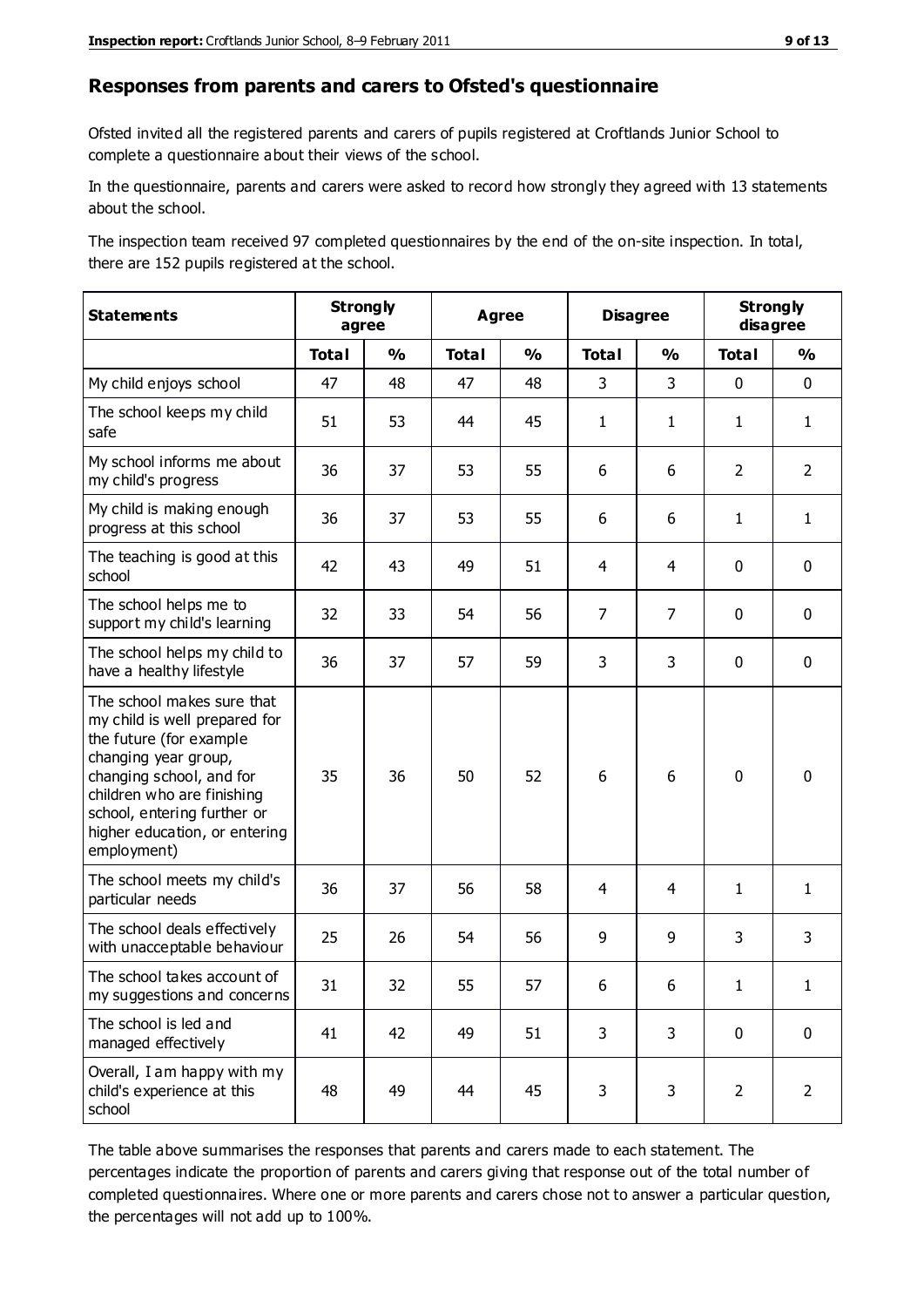# **Glossary**

| Grade   | <b>Judgement</b> | <b>Description</b>                                                                                                                                                                                                            |
|---------|------------------|-------------------------------------------------------------------------------------------------------------------------------------------------------------------------------------------------------------------------------|
| Grade 1 | Outstanding      | These features are highly effective. An outstanding school<br>provides exceptionally well for all its pupils' needs.                                                                                                          |
| Grade 2 | Good             | These are very positive features of a school. A school that<br>is good is serving its pupils well.                                                                                                                            |
| Grade 3 | Satisfactory     | These features are of reasonable quality. A satisfactory<br>school is providing adequately for its pupils.                                                                                                                    |
| Grade 4 | Inadequate       | These features are not of an acceptable standard. An<br>inadequate school needs to make significant improvement<br>in order to meet the needs of its pupils. Ofsted inspectors<br>will make further visits until it improves. |

## **What inspection judgements mean**

## **Overall effectiveness of schools**

|                       | Overall effectiveness judgement (percentage of schools) |      |                     |                   |
|-----------------------|---------------------------------------------------------|------|---------------------|-------------------|
| <b>Type of school</b> | <b>Outstanding</b>                                      | Good | <b>Satisfactory</b> | <b>Inadequate</b> |
| Nursery schools       | 59                                                      | 35   | 3                   | 3                 |
| Primary schools       | 9                                                       | 44   | 39                  | 7                 |
| Secondary schools     | 13                                                      | 36   | 41                  | 11                |
| Sixth forms           | 15                                                      | 39   | 43                  | 3                 |
| Special schools       | 35                                                      | 43   | 17                  | 5                 |
| Pupil referral units  | 21                                                      | 42   | 29                  | 9                 |
| All schools           | 13                                                      | 43   | 37                  | 8                 |

New school inspection arrangements were introduced on 1 September 2009. This means that inspectors now make some additional judgements that were not made previously.

The data in the table above are for the period 1 September 2009 to 31 August 2010 and are consistent with the latest published official statistics about maintained school inspec tion outcomes (see **[www.ofsted.gov.uk](http://www.ofsted.gov.uk/)**).

The sample of schools inspected during 2009/10 was not representative of all schools nationally, as weaker schools are inspected more frequently than good or outstanding schools.

Percentages are rounded and do not always add exactly to 100.

Sixth form figures reflect the judgements made for the overall effectiveness of the sixth form in secondary schools, special schools and pupil referral units.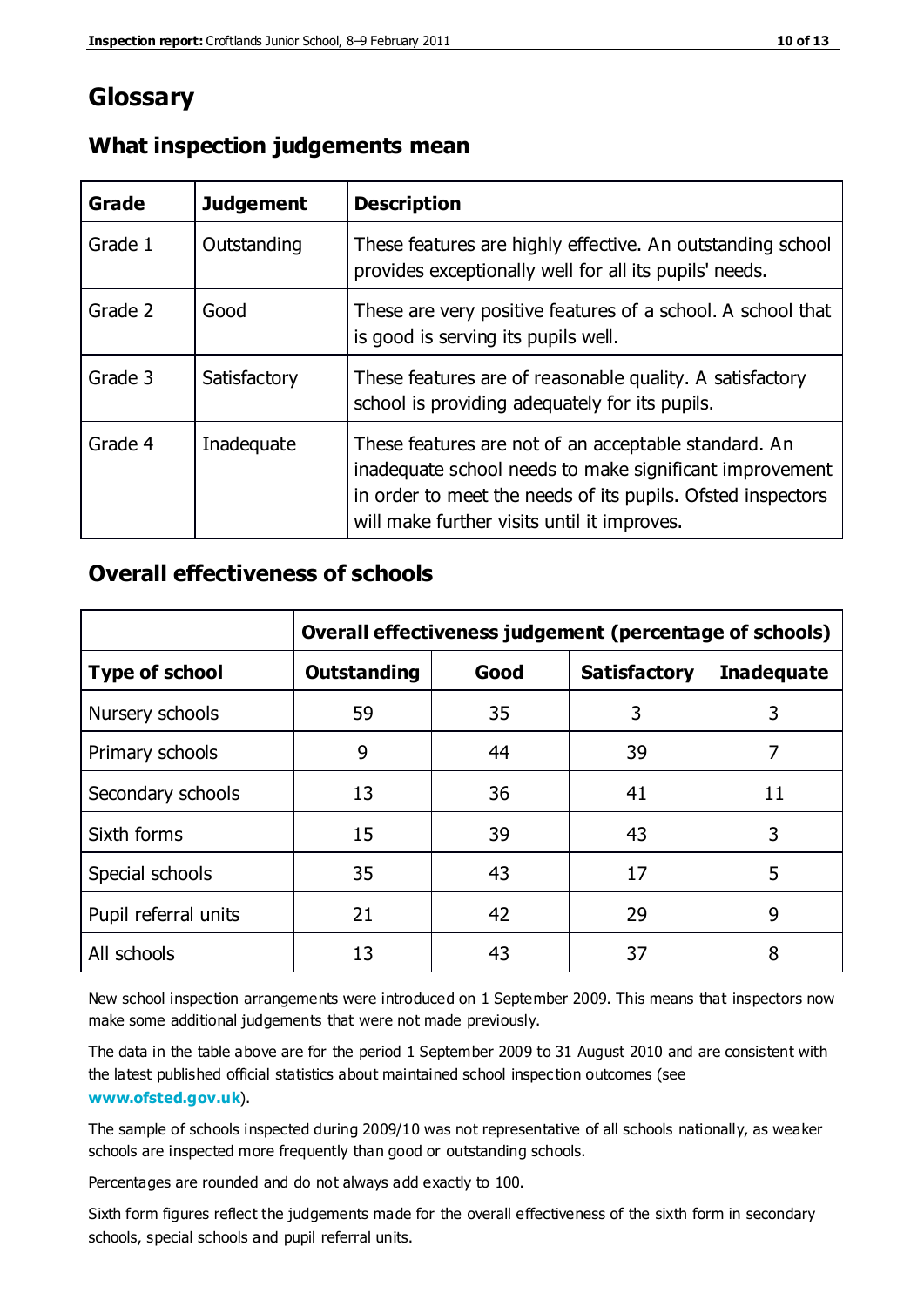# **Common terminology used by inspectors**

| Achievement:                  | the progress and success of a pupil in their learning,<br>development or training.                                                                                                                                                          |  |  |
|-------------------------------|---------------------------------------------------------------------------------------------------------------------------------------------------------------------------------------------------------------------------------------------|--|--|
| Attainment:                   | the standard of the pupils' work shown by test and<br>examination results and in lessons.                                                                                                                                                   |  |  |
| Capacity to improve:          | the proven ability of the school to continue<br>improving. Inspectors base this judgement on what<br>the school has accomplished so far and on the quality<br>of its systems to maintain improvement.                                       |  |  |
| Leadership and management:    | the contribution of all the staff with responsibilities,<br>not just the headteacher, to identifying priorities,<br>directing and motivating staff and running the school.                                                                  |  |  |
| Learning:                     | how well pupils acquire knowledge, develop their<br>understanding, learn and practise skills and are<br>developing their competence as learners.                                                                                            |  |  |
| <b>Overall effectiveness:</b> | inspectors form a judgement on a school's overall<br>effectiveness based on the findings from their<br>inspection of the school. The following judgements,<br>in particular, influence what the overall effectiveness<br>judgement will be. |  |  |
|                               | The school's capacity for sustained<br>improvement.                                                                                                                                                                                         |  |  |
|                               | Outcomes for individuals and groups of pupils.                                                                                                                                                                                              |  |  |
|                               | The quality of teaching.                                                                                                                                                                                                                    |  |  |
|                               | The extent to which the curriculum meets<br>pupils' needs, including, where relevant,<br>through partnerships.                                                                                                                              |  |  |
|                               | The effectiveness of care, guidance and<br>support.                                                                                                                                                                                         |  |  |
| Progress:                     | the rate at which pupils are learning in lessons and<br>over longer periods of time. It is often measured by<br>comparing the pupils' attainment at the end of a key                                                                        |  |  |

stage with their attainment when they started.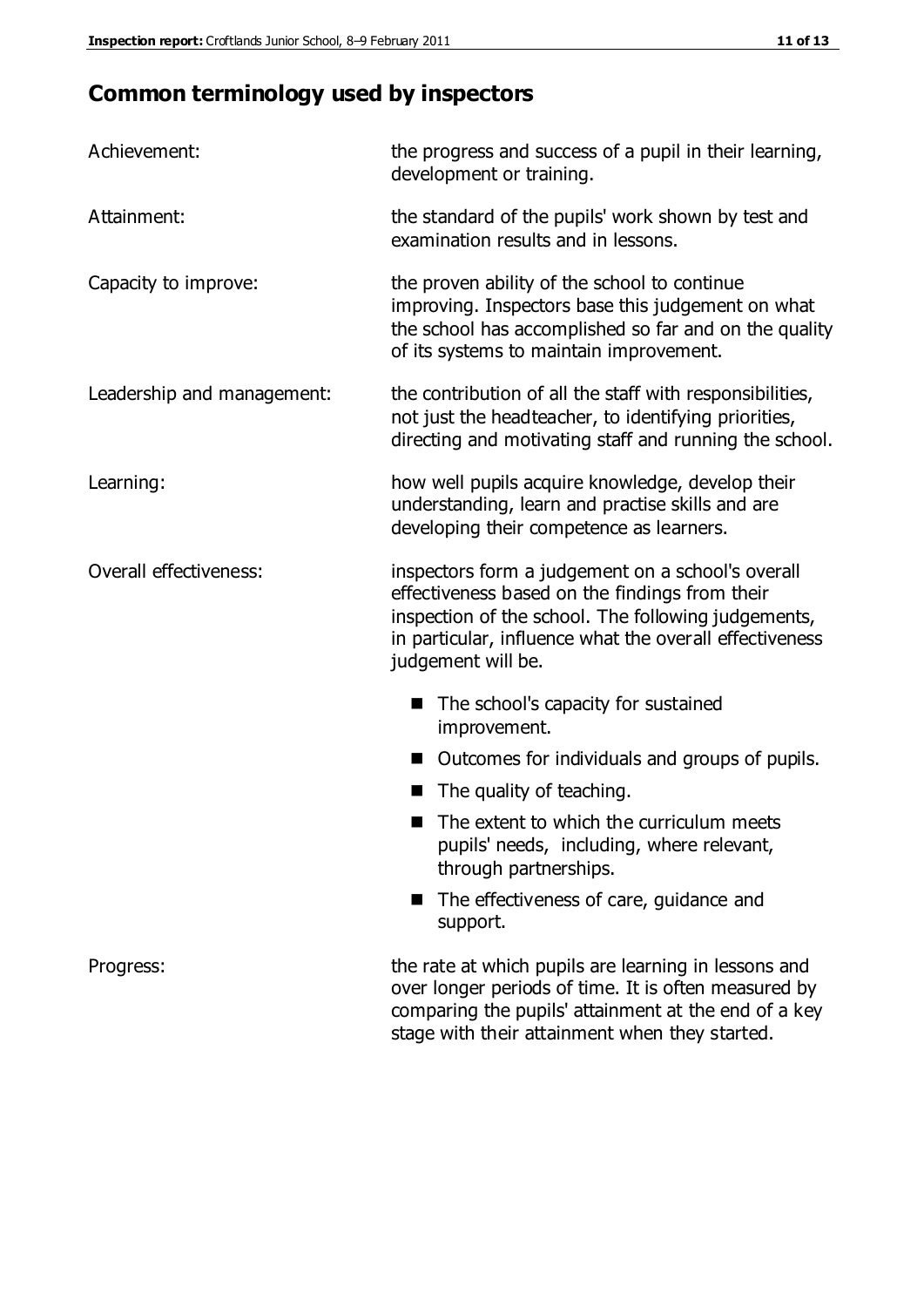## **This letter is provided for the school, parents and carers to share with their children. It describes Ofsted's main findings from the inspection of their school.**

10 February 2011

#### Dear Pupils

#### **Inspection of Croftlands Junior School, Ulverston, LA12 9JU**

Thank you for making us feel so welcome when we visited your school recently. We enjoyed talking with you and watching you learn in lessons. We were pleased with how well you understand the importance of keeping healthy. Your healthy eating club sounds great; you must take home some tasty meals!

We think your behaviour is satisfactory and we congratulate you for raising money for various charities. Overall, we find that your school provides you with a satisfactory education and have suggested that in lessons teachers challenge you more, so that you can achieve higher levels, particularly in your writing.

I have asked the school to do some other things to help make it better. The second thing is to make sure that you always do your very best handwriting when you are writing. Thirdly, I have asked your teachers to keep the lessons going quickly so that this will help to keep you keen and excited. Teachers are good at giving you all kinds of information in lessons but we have suggested that they do not tell you too much so that you can have more opportunities to find out answers for yourselves in lots of different ways. Finally, I have suggested that teachers use your English and mathematics targets, as well as questions during lessons, to make sure that the work they give you is always suitable for you and that you know how to improve.

I am really pleased that you said that you enjoy coming to school. Please remember always to do your best and to help your teachers. Thank you for helping me during the inspection.

Yours sincerely,

Sue Sharkey Lead Inspector